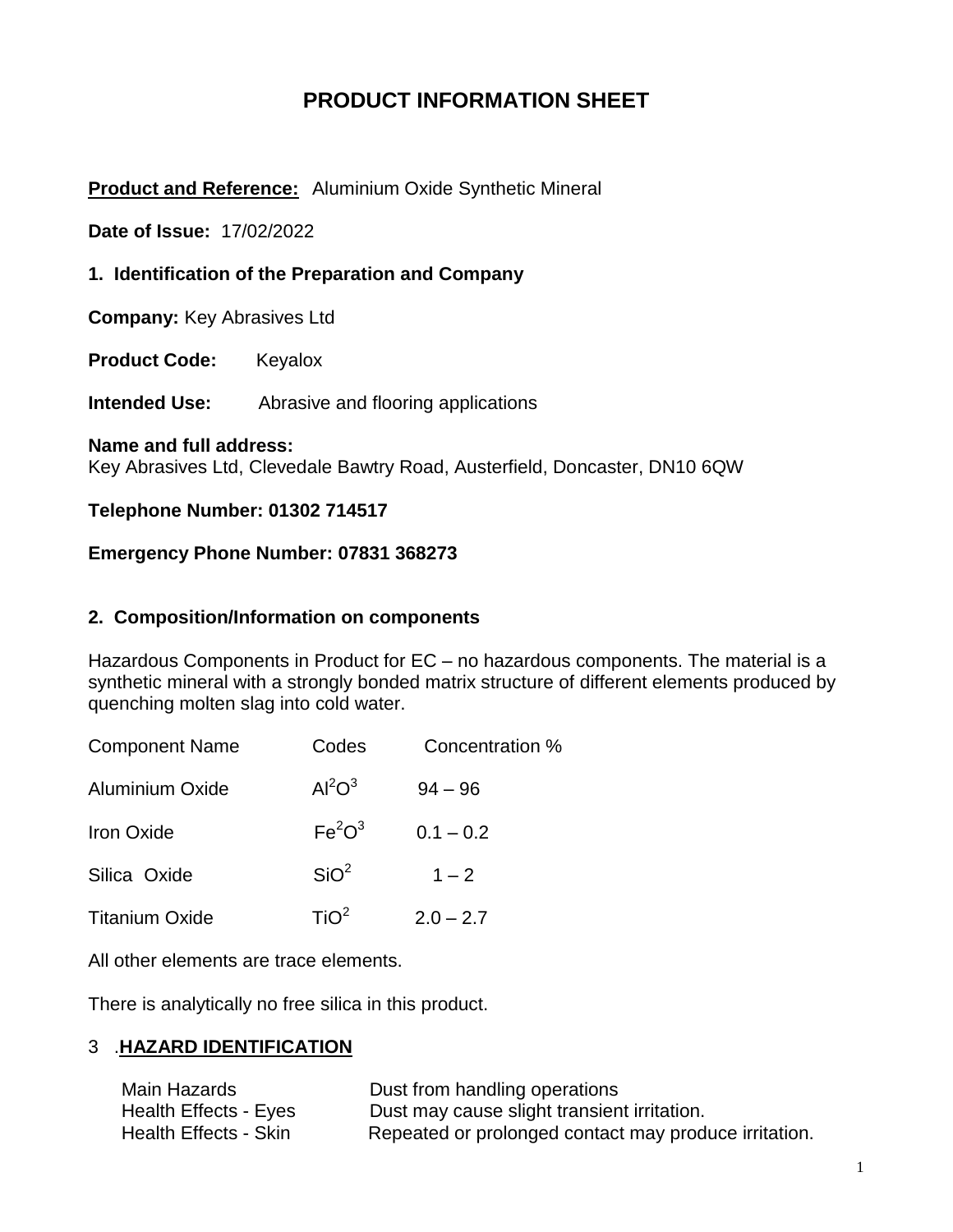| Health Effects - Ingestion  | None known                                        |
|-----------------------------|---------------------------------------------------|
| Health Effects - Inhalation | Exposure to dust may have the following effects:- |
|                             | irritation of nose, throat and respiratory tract, |

## 4. **FIRST AID MEASURES**

### **General:**

In all cases of doubt, or when symptoms persist, seek medical attention. Never give anything by mouth to an unconscious person.

### **Inhalation:**

Remove to fresh air, keep the patient warm and at rest. If breathing is irregular or stopped, administer artificial respiration. Give nothing my mouth. If unconscious, place in the recovery position and seek medical advice.

### **Skin Contact:**

Remove contaminated clothing. Wash skin thoroughly with soap and water or use a proprietary skin cleaner.

### **Ingestion**:

Mouth rinse and give water to drink.

### **Eye:**

Eye wash with plenty of water.

### 5. **FIRE FIGHTING MEASURES**

### **Extinguishing media:**

**Water** 

### 6. **ACCIDENTAL RELEASE MEASURES**

### **Recovery measures:**

Product can be swept up dry or wet. Personnel should use appropriate personal protective equipment particularly if material is in powder form and dry.

### 7. **HANDLING AND STORAGE**

### **Handling:**

Avoid breathing dust and spillage whilst handling.

The Manual Handling Operations Regulations may apply to the handling of bags when carrying out assessments.

### **Storage:**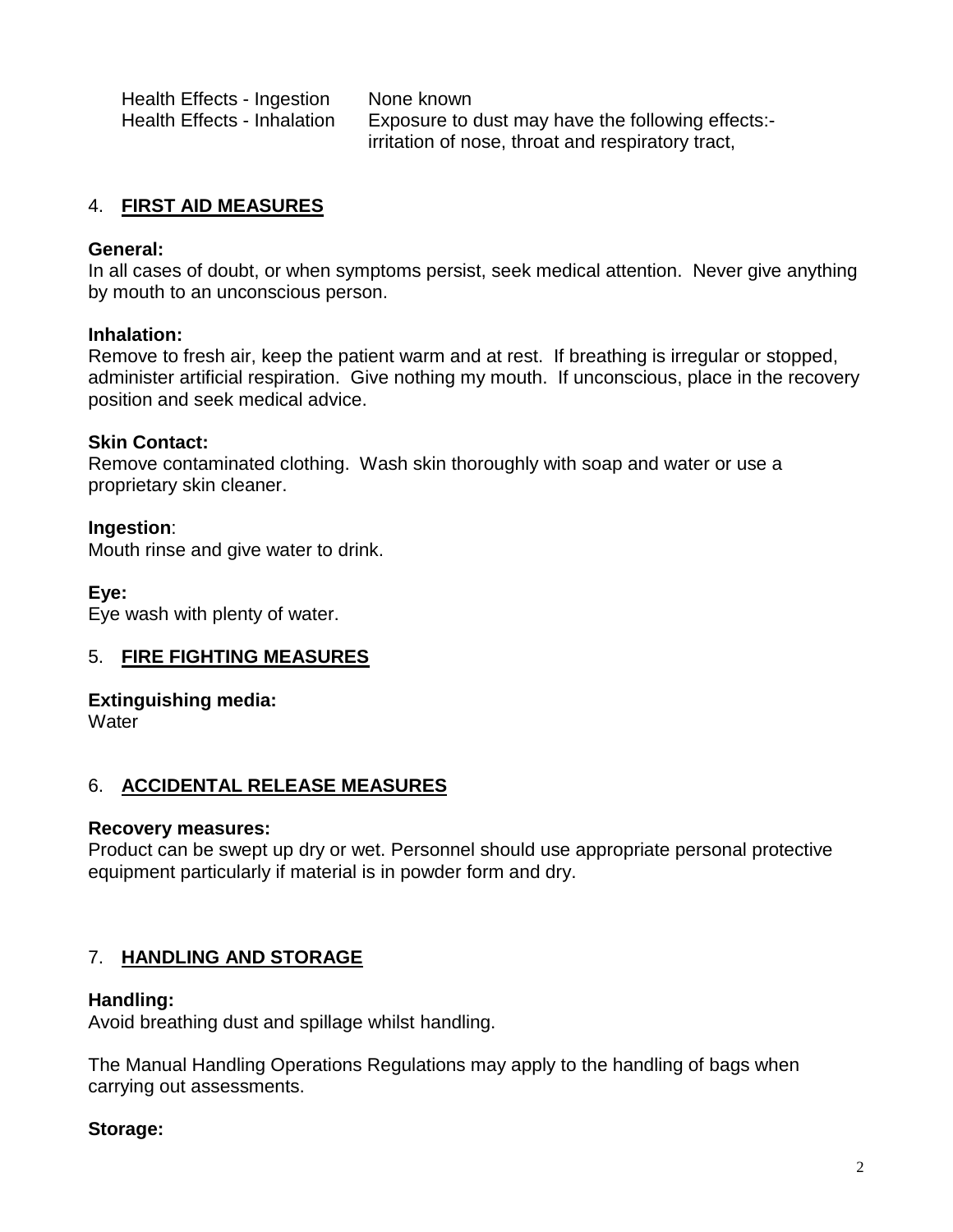The storage and use of this product is not subject to any requirements but it should be kept dry where this is important for further process use.

# 8. **EXPOSURE CONTROLS/PERSONAL PROTECTION**

## **General:**

a) Persons with a history of asthma, allergies or chronic or recurrent respiratory disease should only be employed in processes in which this product is used under supervision.

b) Persons with a history of skin sensitisation problems should only be employed in processes in which this product is used under appropriate medical supervision.

# **Engineering Measures:**

Provide adequate ventilation. Where reasonably practicable this should be achieved by the use of local exhaust ventilation and good general extraction during process use.

| Occupational Exposure Standards: |                                        |
|----------------------------------|----------------------------------------|
| 1. Total dust                    | Less than 10 mg per cubic metre 8h TWA |
| 2. Respirable dust               | Less than 4 mg per cubic metre 8h TWA  |

## **Personal Protection:**

All Personal Protective Equipment, include Respiratory Protective Equipment, used to control exposure to hazardous substances must be selected to meet the requirements of the COSHH Regulations.

# **Respiratory Protection:**

Air-fed respiratory protective equipment should be worn when this product is shotblasted This should be in addition to the other measures taken to reduce exposure (eg, in booth design and operation and process modifications). Non-essential and unprotected people should be excluded from the area if exposure is possible.

# **Hand Protection:**

When skin exposure may occur, advice should be sought from glove suppliers on appropriate types. Barrier creams may help to protect exposed areas of the skin but are not substitutes for full physical protection.

# **Eye Protection:**

Eye protection designed to protect against exposure which should be an EC approved helmet in blasting operations.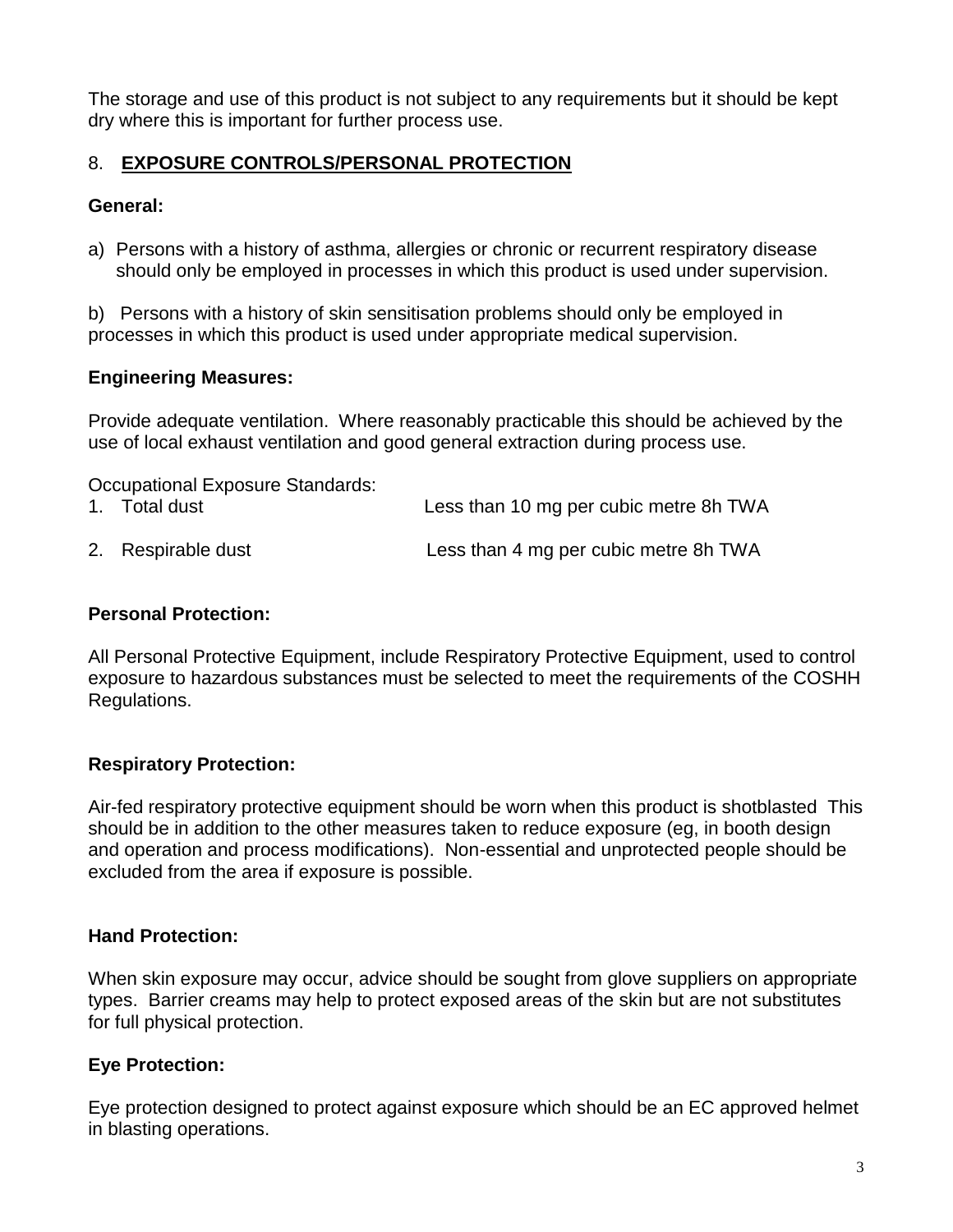## **Skin Protection:**

Cotton or cotton/synthetic overalls or coveralls are normally suitable. Grossly contaminated clothing should be removed and the skin washed with soap and water or a proprietary skin cleaner.

## 9. **PHYSICAL AND CHEMICAL PROPERTIES**

Physical state Solid, angular brown / green granules Odour None Explosion Limits (%) None Flash point: None Solubility in water (kg/m3) Insoluble Density (kg/m3) Hardness mohs Specific gravity

# 10. **STABILITY AND REACTIVITY**

Stability Stable under normal conditions

## 11. **TOXICOLOGICAL INFORMATION**

| <b>Acute Toxicity</b><br><b>Irritancy - Eyes</b><br>irreversible local damage | No relevant studies identified<br>Splashes in the eye may cause irritation and                                               |
|-------------------------------------------------------------------------------|------------------------------------------------------------------------------------------------------------------------------|
| <b>Irritancy - Skin</b>                                                       | Repeated or prolonged contact with the product may<br>lead to skin irritation                                                |
| Sub-acute/Subchronic Toxicity                                                 | No relevant studies identified.                                                                                              |
| <b>Chronic Toxicity/Carcinogenicity</b>                                       | Appropriate protective measures and good hygiene<br>practices should be followed in order to minimise<br>potential exposure. |
| Genotoxicity                                                                  | No relevant studies identified.                                                                                              |
| Reproductive/Developmental                                                    |                                                                                                                              |
| <b>Toxicity</b>                                                               | No relevant studies identified                                                                                               |
| <b>Human Data</b>                                                             | Inhalation over long periods of time may constitute a<br>health hazard                                                       |
| <b>Additional Data</b>                                                        | None                                                                                                                         |

# 12. **ECOLOGICAL INFORMATION**

There is no data available on the product itself. The Air Pollution Control requirements of regulations made under the Environmental Protection Act may apply to the use of this product.